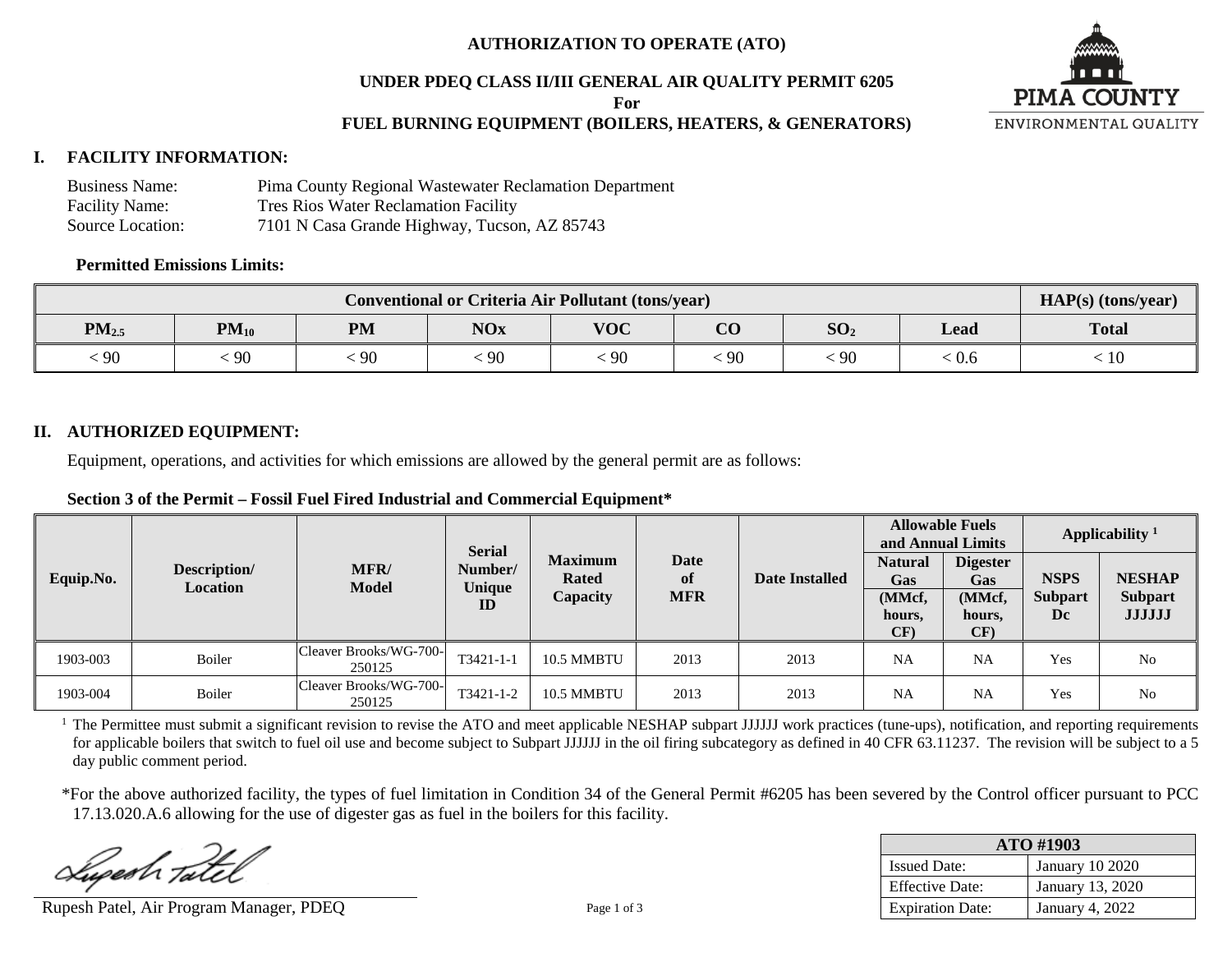## **AUTHORIZATION TO OPERATE (ATO)**

## **UNDER PDEQ CLASS II/III GENERAL AIR QUALITY PERMIT 6205**

**For**

# **FUEL BURNING EQUIPMENT (BOILERS, HEATERS, & GENERATORS)**



**Section 4D – NSPS for SI ICE (***Emergency Designated Engines***):**

| Equip. No. | Description/<br>$\angle$ ocation | <b>MFR/</b><br><b>Model</b>         | <b>Serial Number/</b><br><b>Unique ID</b> | <b>Maximum Rated Capacity</b> | Date of<br><b>MFR</b> | <b>Date Installed</b> | <b>Run Hour Limitation</b> | <b>Allowable Fuels</b> |
|------------|----------------------------------|-------------------------------------|-------------------------------------------|-------------------------------|-----------------------|-----------------------|----------------------------|------------------------|
| 1903-005   |                                  | Generator/Bldg 16   Cummins/250GFBC | M12K482738                                | 225 HP                        | 12/21/12              | 05/16/13              | 100                        | Natural Gas            |

<sup>1</sup> The run hours are limited to maintenance testing and readiness checks and non-emergency operation in accordance with the federal requirements. There is no limit on hours of operation during true emergencies.

#### **Section 4D – Supplemental Requirements:**

|            | <b>Applicable NSPS Emission Standard</b>                      |                 | <b>Emission Standards</b><br>g/hp-hr, (ppmvd @ $15\%$ O <sub>2</sub> ) |            | Certified Emission Life (term, date) <sup>1</sup> |  |
|------------|---------------------------------------------------------------|-----------------|------------------------------------------------------------------------|------------|---------------------------------------------------|--|
| Equip. No. |                                                               | NO <sub>x</sub> | CO                                                                     | <b>VOC</b> |                                                   |  |
| 1903-005   | SI ICE, not Gasoline or Rich-Burn-LPG, Table 1 - Subpart JJJJ | 2.0             | 4.0                                                                    | 1.0        | See Notes Below $1$                               |  |

<sup>1.</sup> The values in 40 CFR §90.105, §1054.107, §1060.101. 1048.101(g) as appropriate for SICE with max power less than 25 hp; the values in 40 CFR §1048.101(g) for SI ICE with max power greater than 25 hp; or 5000 hours or 7 years whichever comes first for SI ICE > 100 hp certified under the voluntary manufacturer certification program; or for gaseous fueled stationary engines required to meet the warranty provisions in 40 CFR 90.1103, or 1054.120 with an alternate warranty period approved under §60.4242, the specified engine hours or two years, whichever comes first; but in no case shorter than any of the following: 1000 hours of operation, the recommended overhaul interval, or the mechanical warranty period for the engine.

# **Sections 1 & 2 of the Permit – Other Fuel Burning Equipment Allowed by the Permit:**

| Equip. No. | Description/<br><b>Location</b> | <b>MFR/</b><br><b>Model</b> | <b>Serial Number/</b><br><b>Unique ID</b> | <b>Maximum Rated</b><br>Capacity | Date of<br><b>MFR</b> | Date<br><b>Installed</b> | Limitation <sup>1</sup> | <b>Allowable Fuels</b>      |
|------------|---------------------------------|-----------------------------|-------------------------------------------|----------------------------------|-----------------------|--------------------------|-------------------------|-----------------------------|
| 1903-001   | <b>Enclosed Flare</b>           | John Zink/ZTOF              | BF9134479                                 | <b>1000 SCFM</b>                 | 2013                  | 2013                     | NA                      | Digester Gas/Natural<br>Gas |
| 1903-002   | <b>Emergency Open Flare</b>     | Shand $&$ Jurs/97301        | 11302268                                  | 720 ACFM                         | 2010                  | 2010                     | <b>NA</b>               | Digester Gas                |

Superh Tatel

Rupesh Patel, Air Program Manager, PDEQ Page 2 of 3

| ATO #1903               |                        |  |  |  |  |
|-------------------------|------------------------|--|--|--|--|
| <b>Issued Date:</b>     | <b>January 10 2020</b> |  |  |  |  |
| <b>Effective Date:</b>  | January 13, 2020       |  |  |  |  |
| <b>Expiration Date:</b> | <b>January 4, 2022</b> |  |  |  |  |